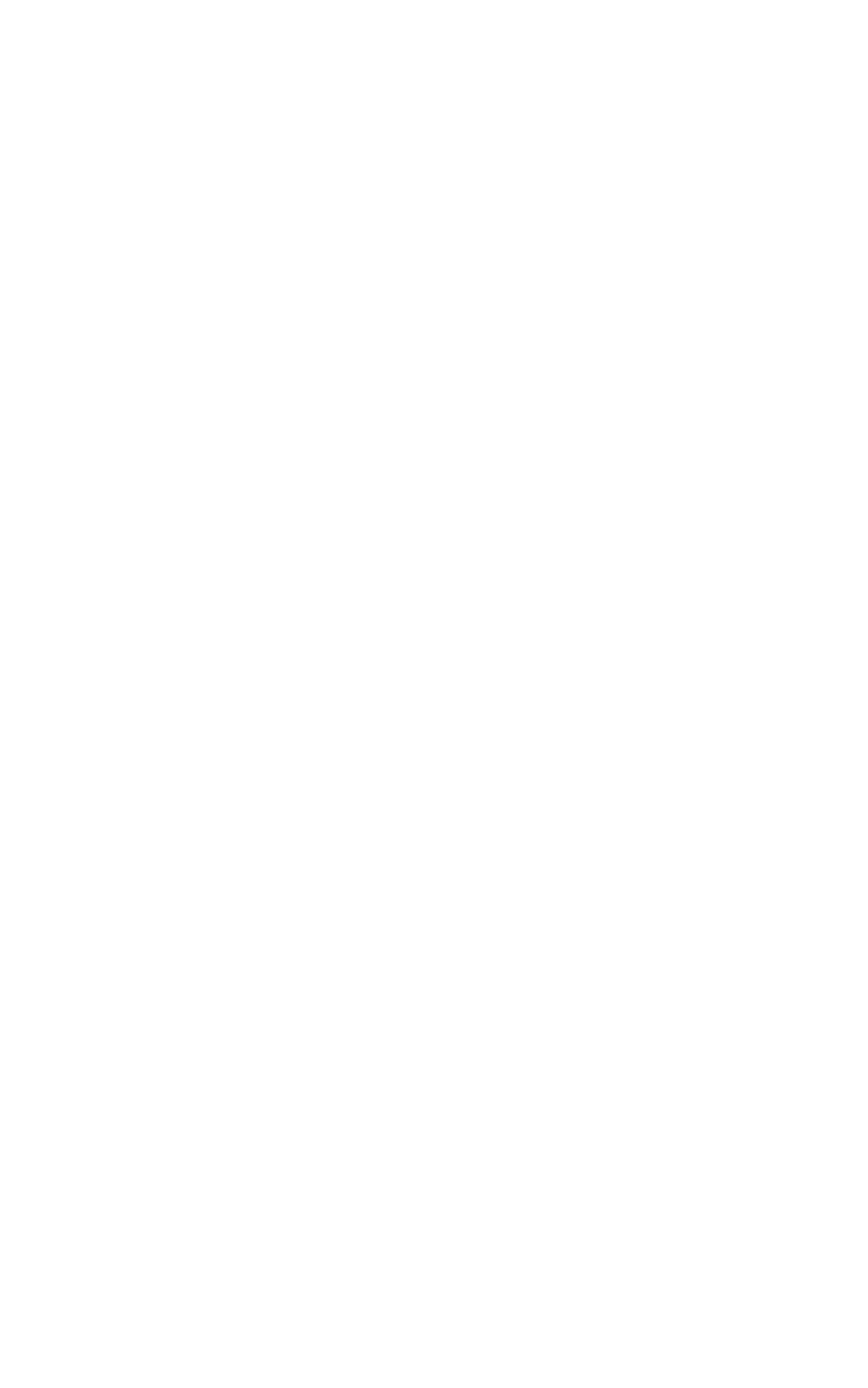# The Blind Woman

M.L. Lexi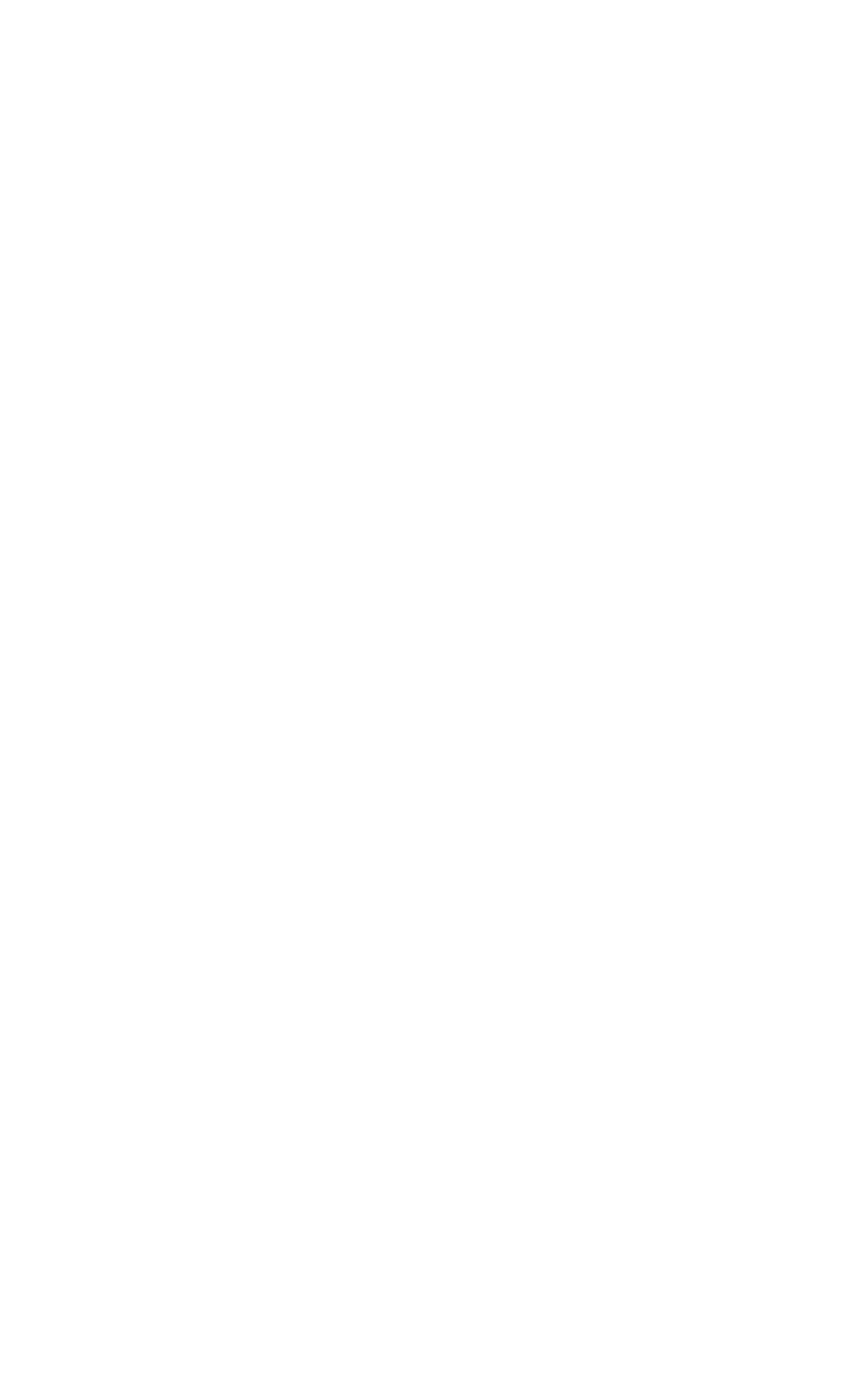## Prologue

#### Richmond Hill 1991

ONE-MINUTE BOB and Mary Taylor, with their thirteenyear-old daughter Celeste, were on their way home after a night of merry celebration with family and friends to welcome 1991, and the next…

Their world turned upside down.

The impact of metal against metal, the grating, and the screams came when the oncoming Mercedes slid on black ice and careened into Bob's Ford head-on. Celeste's ears pulsed under the agonizing volume. Nausea rose so fast so sharp it stole her breath. Celeste screamed as the wave of panic swelled inside her, pushed up into her throat, choking her. Then...

Bob lost control of the car.

The car spiraled, zigzagged across both lanes. Celeste saw her parents' body fling back and forth like a lifeless rag doll in the front seat. Mary's piercing screams filled the car as her husband's bloodied head bounced off the steering wheel. Blood spurted from the gash on his head, spraying his wife's face red.

"No, Mom, don't take your seatbelt off," Celeste shouted when a dazed Mary started to unbuckle herself to grab hold of her passed out husband. "Brace your head with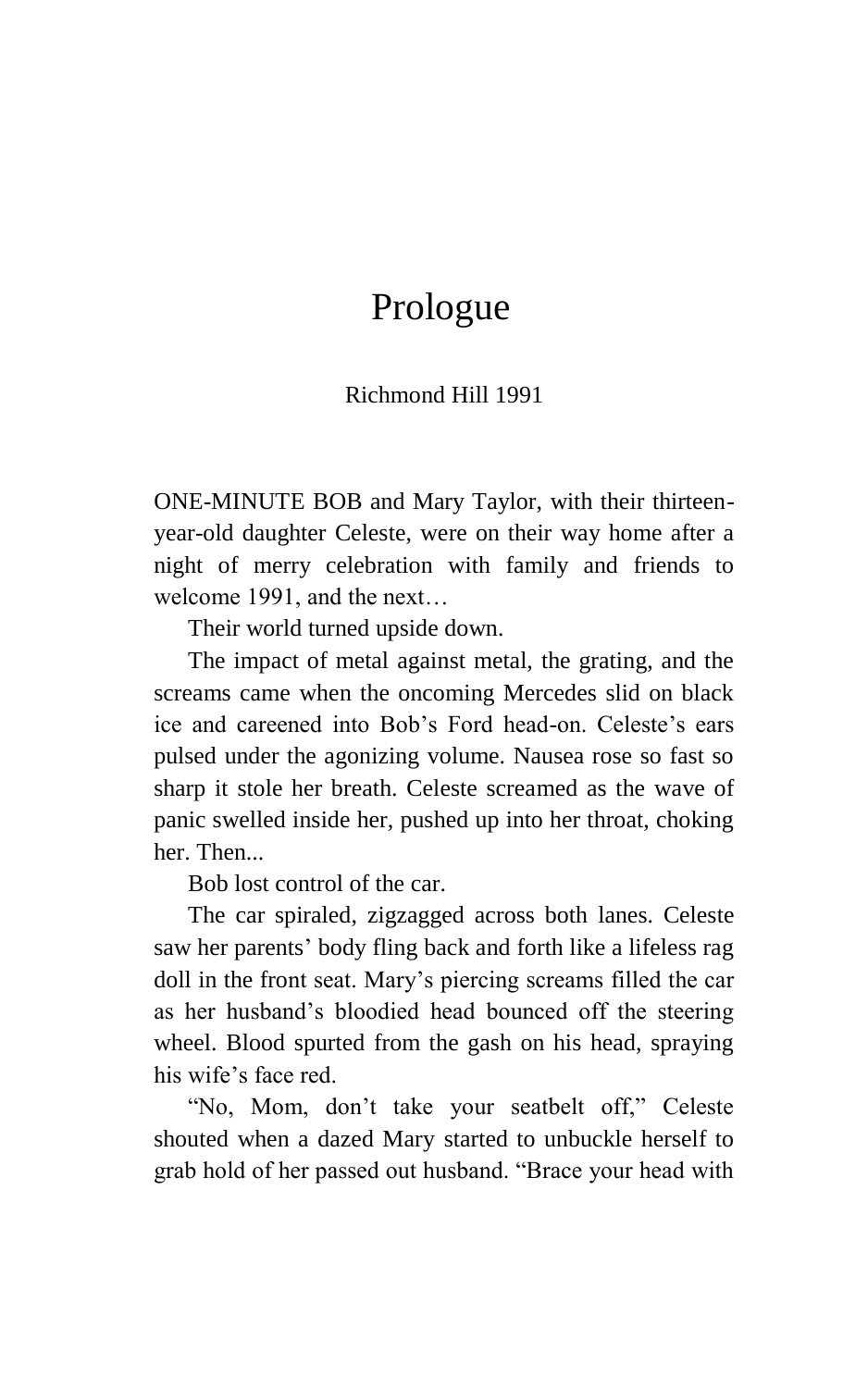your arms. Do it, Mom. Now." Celeste's words tinged with the terror choking her compelled Mary to do as told.

Next thing, the car cut across the banks of Lake Wilcox and became airborne. The high-pitched cracking sound that filled the silence when the front end of the car hit the smooth sheet of frozen lake water was as stunning as it was frightening. In one quick, ugly moment, Celeste drowned in fear so great that it numbed her body. Terror and fear punched Celeste in the stomach harder when the car's nose fell through the crack in the ice and began to sink to the muddy bottom of Lake Wilcox.

It was dark, so very dark. Sinister shadows lurked in its blackness. The coldness of the lake penetrated the walls of the car. Focused on surviving, neither woman felt it.

Celeste's headache was expanding inside her skull, and her vision was becoming blurred.

She tried to thrust the car door open, but the force of the water pressing against it made it impossible.

The front half of the car filled with water. Celeste could feel her chocked gasps wanting to rise into shouts, screams, and prayers she'd never prayed. Nothing came out.

Celeste heard her mother gasp for air then… Silence.

The silence was eerie.

A fear so sharp curled in Celeste's gut, snaked down to the soles of her feet. She called out to her mother but was sidetracked by the wall of water rising, filling the back half of the car. Struggling for air, Celeste frantically slammed fists against the window. Nothing happened. Then…

The darkness came.

CELESTE LAY ON THE COLD, SNOW-COVERED ground. A wind, cold enough to pierce bone, swept over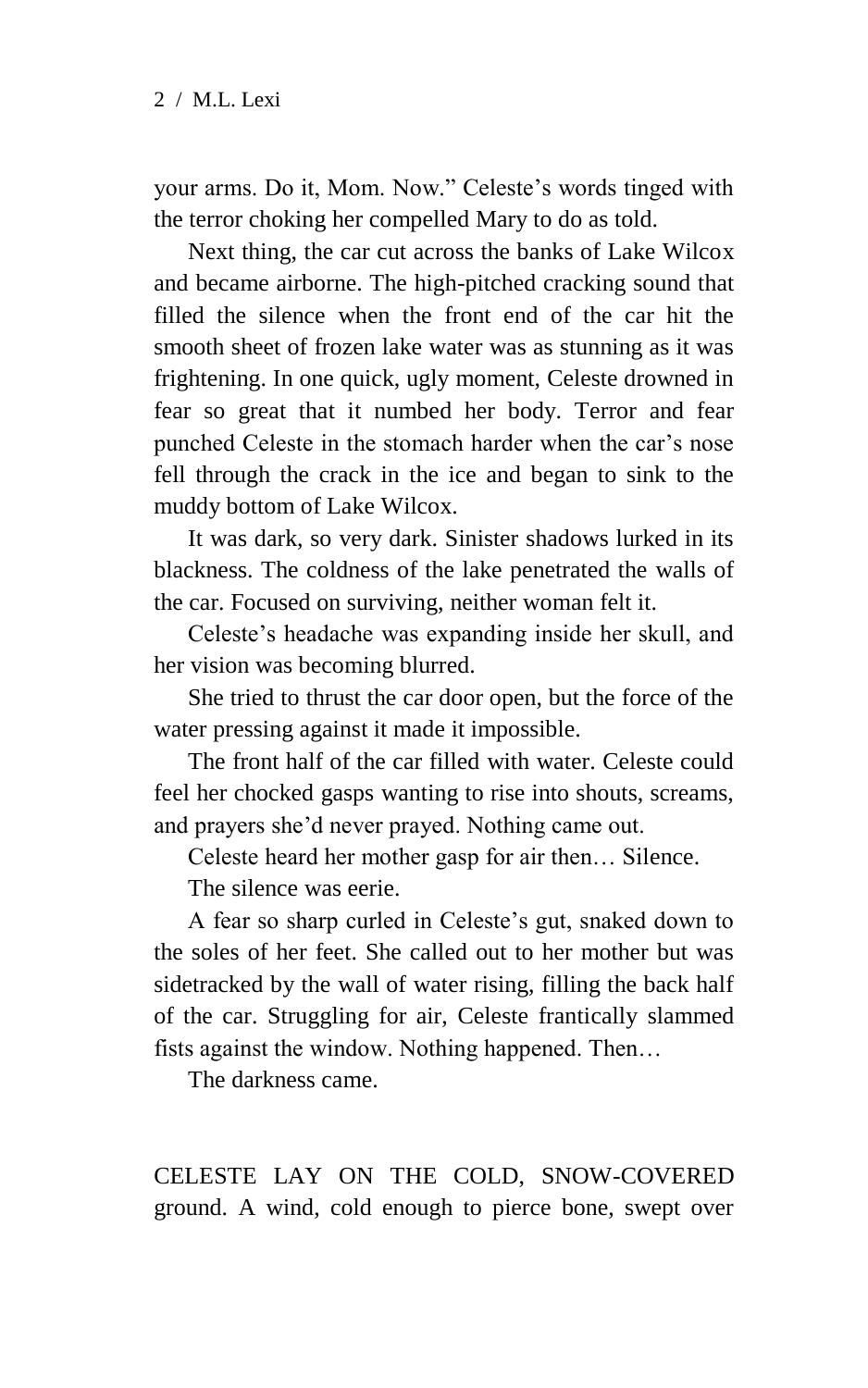her. Raw with wet, the chill dug deep into her. She was cold, so cold, and she began to shiver. The man covered her with his coat, and the warmth came over her.

Celeste thought she heard the muffled sound of a man's raspy voice come at her. Exhaling a breath of relief, she heard him thank God she was breathing. In the distance, she thought she heard the wail of an ambulance. Maybe it was the wind. She wasn't sure.

The man's raspy voice encouraged her to hang on. Just hang on, she heard him repeat and assure her she was going to be okay.

Celeste asked the raspy voice where she was, but he didn't answer. Celeste thought of her parents, asked where they were if they were okay.

The man she sensed was standing watchful over her said nothing.

Celeste shouted the question at the man again, but he wouldn't answer. Instead, he took his coat back, and she thought she heard the crunch of ice—one person, two, maybe three—underfoot as he walked away.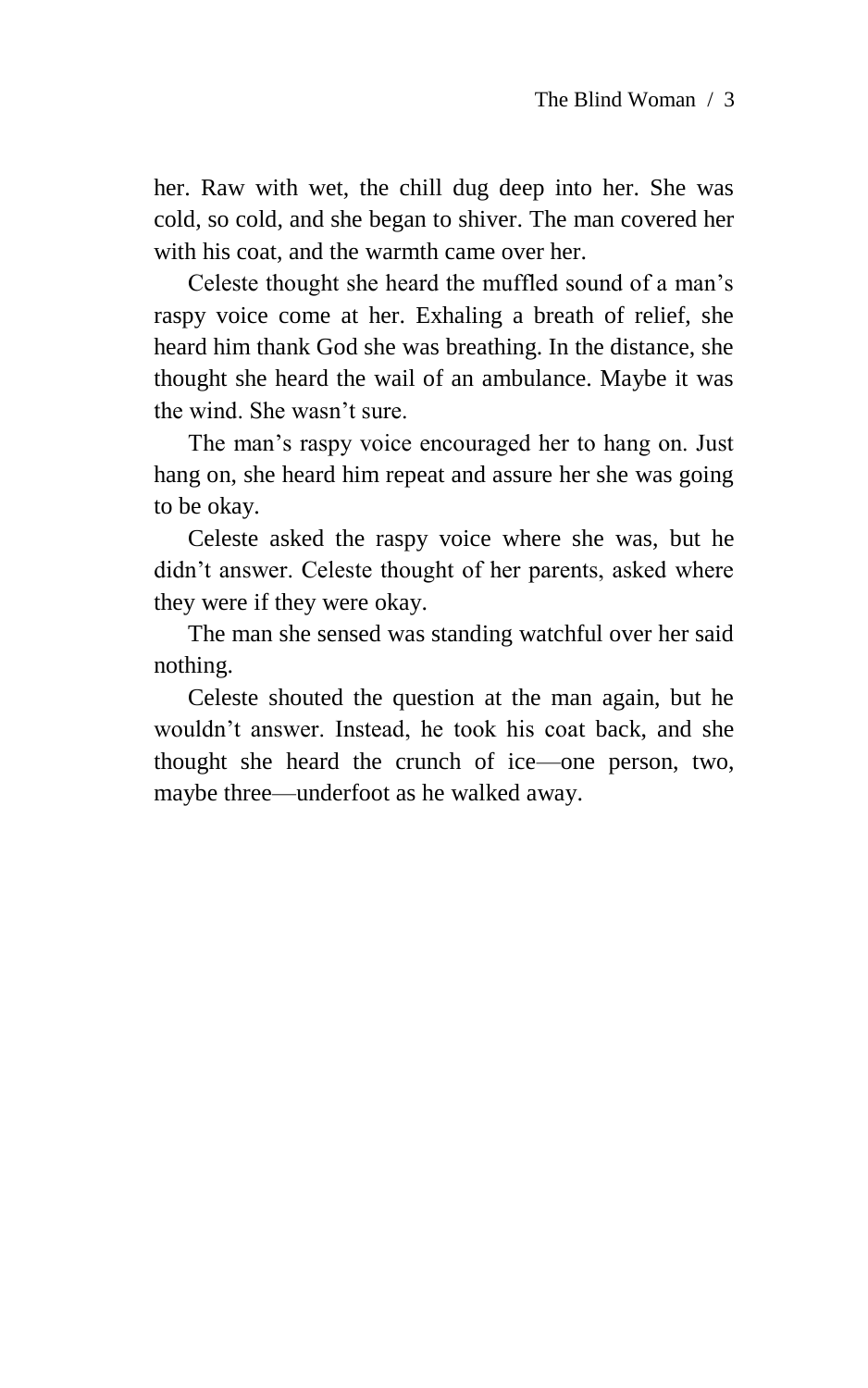### One

### Seven Years Later

STANDING BY THE water's edge, silent tears coursed down Celeste's face. Her breathing was short and shallow, and even under a blazing June heat, a cold sweat swept over her. Celeste's face sheened with it and nerves and nausea swirled in her knotted stomach as the thought she couldn't go on living in the darkness that was her life swirled in her head.

Thoughts of her parents flashed in her mind. They'd been gone for seven years, but not a day went by when she didn't think of them. When Celeste did, she felt so alone, empty, and guilty for having survived the accident. She should have died with them. They'd be together if she had.

The tears welled in Celeste's eyes.

Taking a step closer toward the murky water, air redolent with pine, wet peat, and grass flowed around Celeste. Above her, she heard a flock of birds flitting, tweeting in song. Celeste listened to the soft wind fluttering through tree leaves she pictured shaded in deep summer green, felt the shafts of sunlight beaming from a cloudless sky.

In Celeste's mind, she saw the lush, green carpet at her feet stretching for acres around her. She smelled horses and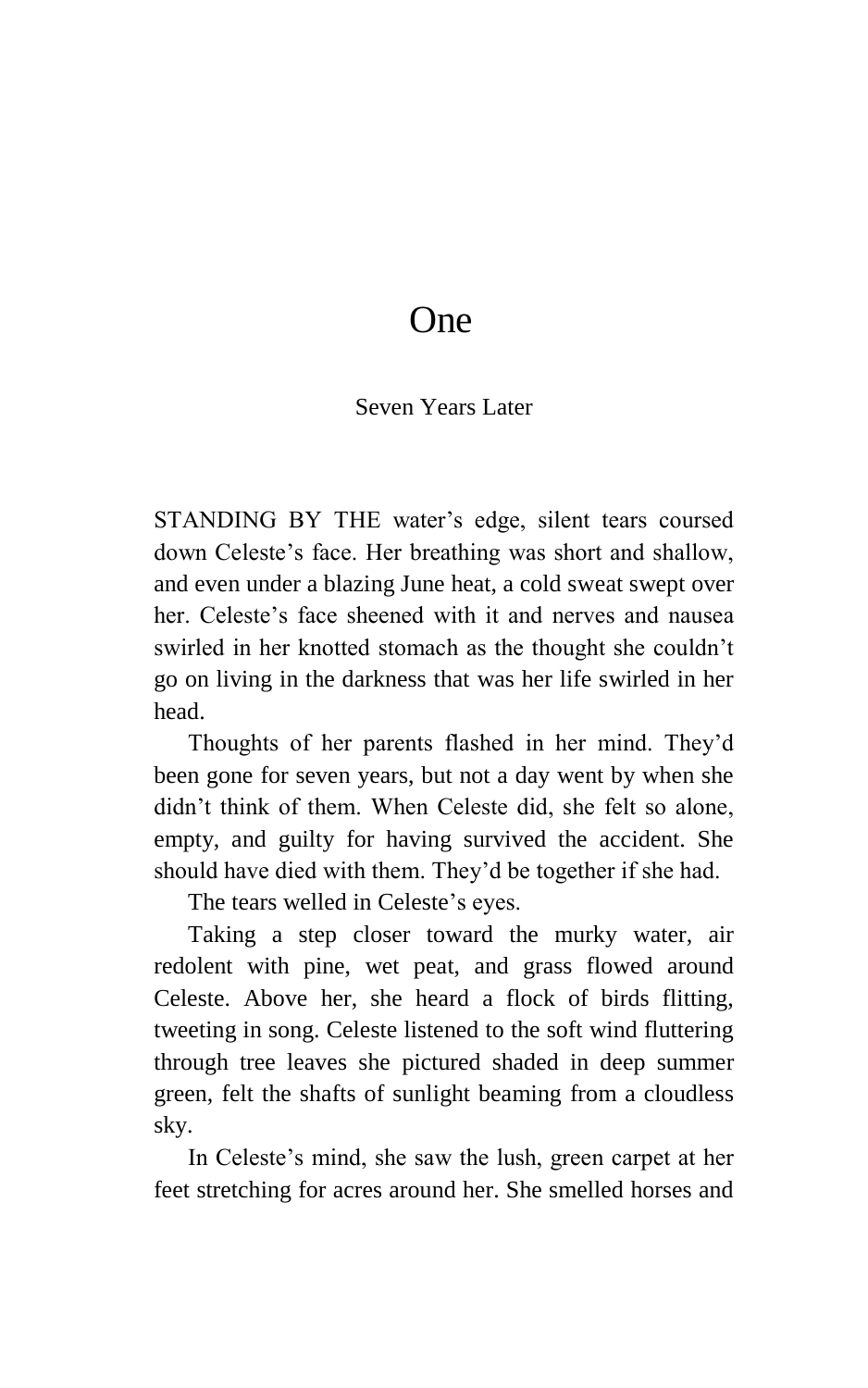grain and hay coming from the school's stable. She pictured the still, murky water of Heart Lake mirroring everything around it as tall clusters of reeds swayed in the wind.

Tears glimmered in her eyes, and Celeste covered her face with her hands. She would never get used to the darkness. She couldn't settle to visualizing in her mind what she couldn't see anymore. She would never—what was it the doctor called it?—conform to her new blind life.

It had been seven years since Celeste watched her parents' car plunged into the icy waters of Lake Wilcox to their death. Seven-years since Celeste, as the sole survivor, had to deal with the consuming guilt that corroded her soul. It had been seven-years of undergoing therapy and coaching on how to live in a blind world alone. It had been that long since Celeste was thrust into the complete blackness that was her life now.

Celeste wanted to see again. She wanted to be able to cast her eyes on the low rolling hills, enjoy the majestic pines that scented the air. She wanted to see the bright rays of the burning sun she felt on her skin, the blue sky, and follow the flight of birds she heard wildly chirping with her eyes.

Goddamnit, she wanted her eyesight back. She wanted her parents back.

Alone and in total darkness weren't how Celeste wanted to face the world when she opened her eyes every morning. It was a huge dark place with hidden obstacles, with voices coming out of nowhere, with beauty around her she couldn't see. She couldn't do it anymore.

Her palms damp, her heart hammering in her ears. Celeste drew in a breath and started to walk into the murky waters of Lake Wilcox—the same waters that took her parents' life and her sight.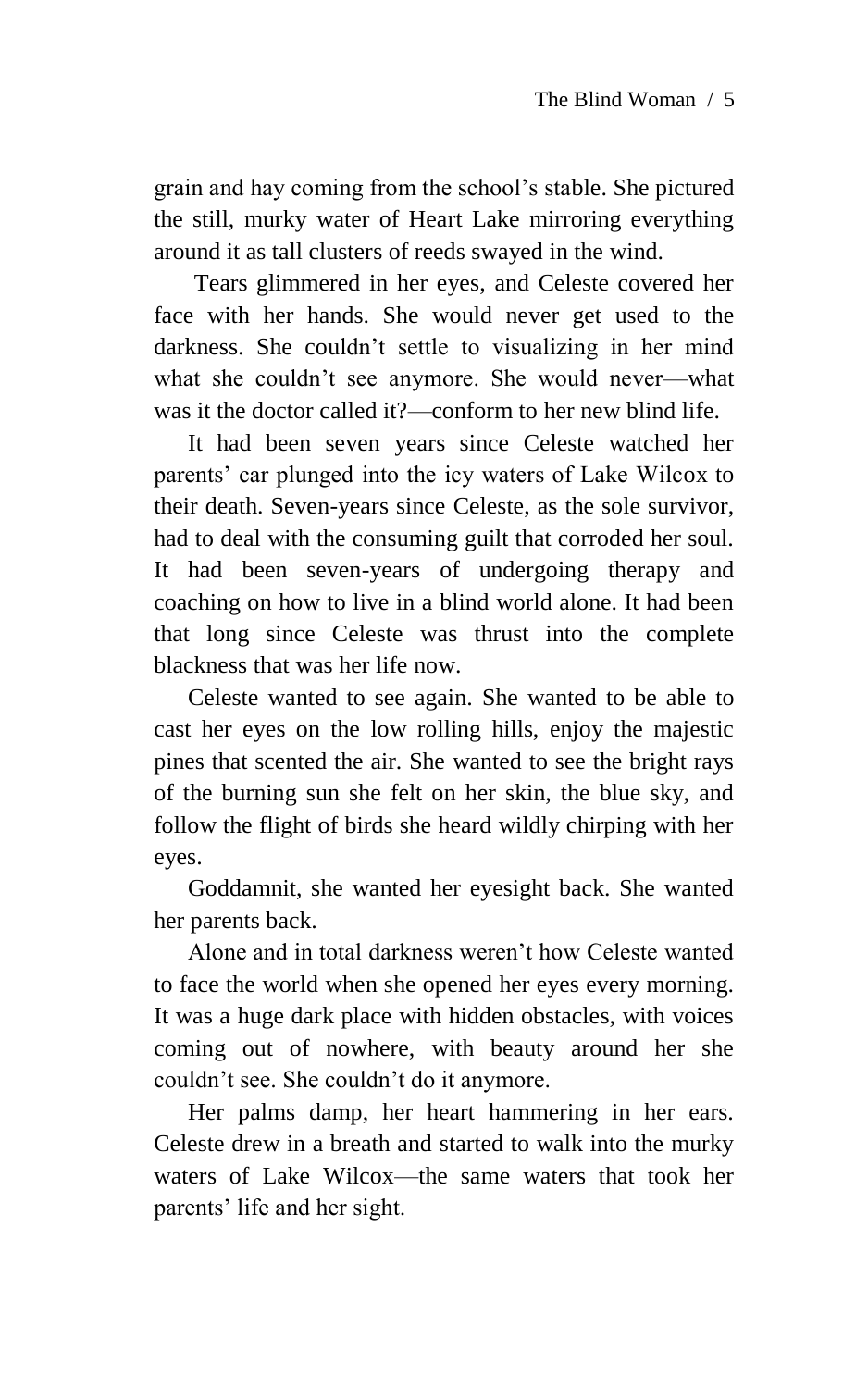It wouldn't take long before the water became deep enough to sink to its depths and fall into permanent darkness with her parents. It wouldn't be long until she'd be able to shed the smothering guilt that made her chest constrict, as if there was a massive boulder pressing down every hour of every day for surviving.

"You don't want to do that," he said, staring at her.

She was long, lean, and leggy in intriguingly snug jeans and a pomegranate-pink shirt. She had an illustrious cascade of chestnut hair that spilled down to her shoulders. She was stunning.

Startled by the unexpected voice that came at her, Celeste tumbled back, tripped, and fell on her butt. A scream rose in her throat to drown in a flood of panic. On instinct, Celeste looked around her but saw only darkness.

"Who are you? Leave me alone." Celeste's voice was shaky, jumping with nerves.

"You from the school up the way? St. Lucy's is it?" he said, low-voiced to calm her panicked mind.

"Please don't hurt me? I have no money, nothing of value to give you." Celeste frantically felt her way around her for what he gathered was something to protect herself.

He flicked the cigarette into the water, walked closer to her. "Why would I want to hurt you when I just saved your life?"

The look of fear in Celeste's eyes turned into hardened defiance, and she bolted to her feet. "Don't flatter yourself. I wasn't planning on doing … whatever that tiny brain of yours is thinking." She knuckled tears from her eyes.

"Good to know." Her eyes, a rich green set in a delicate face, glared defensively. A good sign of survival, he thought.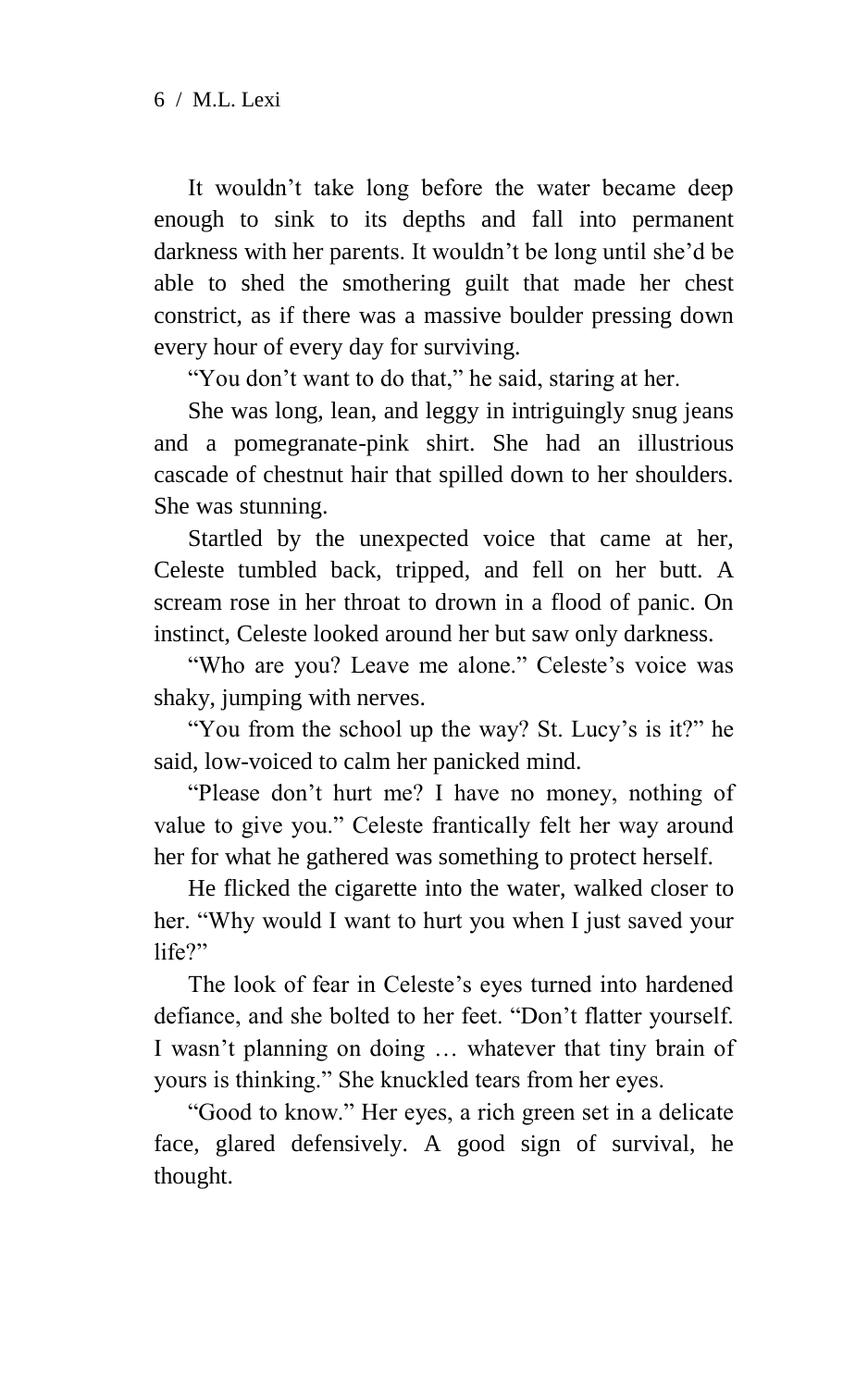"Don't touch me." Celeste pulled away when she felt his hand clamp around her arm.

"I'm sorry. I just wanted to draw you away from the water's edge. My name is Matthew."

"I don't care." Celeste's eyes glinted with a rage so sharp they would have lit him on fire.

"Are you all right?"

"I was until you scared the shit out of me. Jesus, the sickness is still circling in my belly."

"I'm sorry I startled you," Matthew said, and seeing shaky hands brush the strands of chestnut hair from her face, added, "And I'll have you know my brain is not small. I'd say more average size," to infuse levity to the moment. Her answer was an icy smile. Still, Matthew considered it a small victory.

"That's up for debate," she shot back.

"Would you like a bottle of water? I have an extra one in my backpack."

"No. Leave me alone."

"I can't do that. Take the water," he said, drawing the bottle from his bag.

For a moment, Celeste willed him to combust. When she resigned to the fact it wasn't possible, she said, "Fine, but none of that fizzy designer stuff."

"Wouldn't dream of it. Here you go." Matthew was glad Celeste couldn't see the confusion in his eyes when she reached out for the bottle where it wasn't.

On a windy sigh, she held her hand out, palm up. "It's St. Lucy's School For The Blind you simp." Celeste gave no indication she was blind, and his stunned look came with shock. A stretch of silence followed as he digested that. "You better not be waving your hand in front of my face."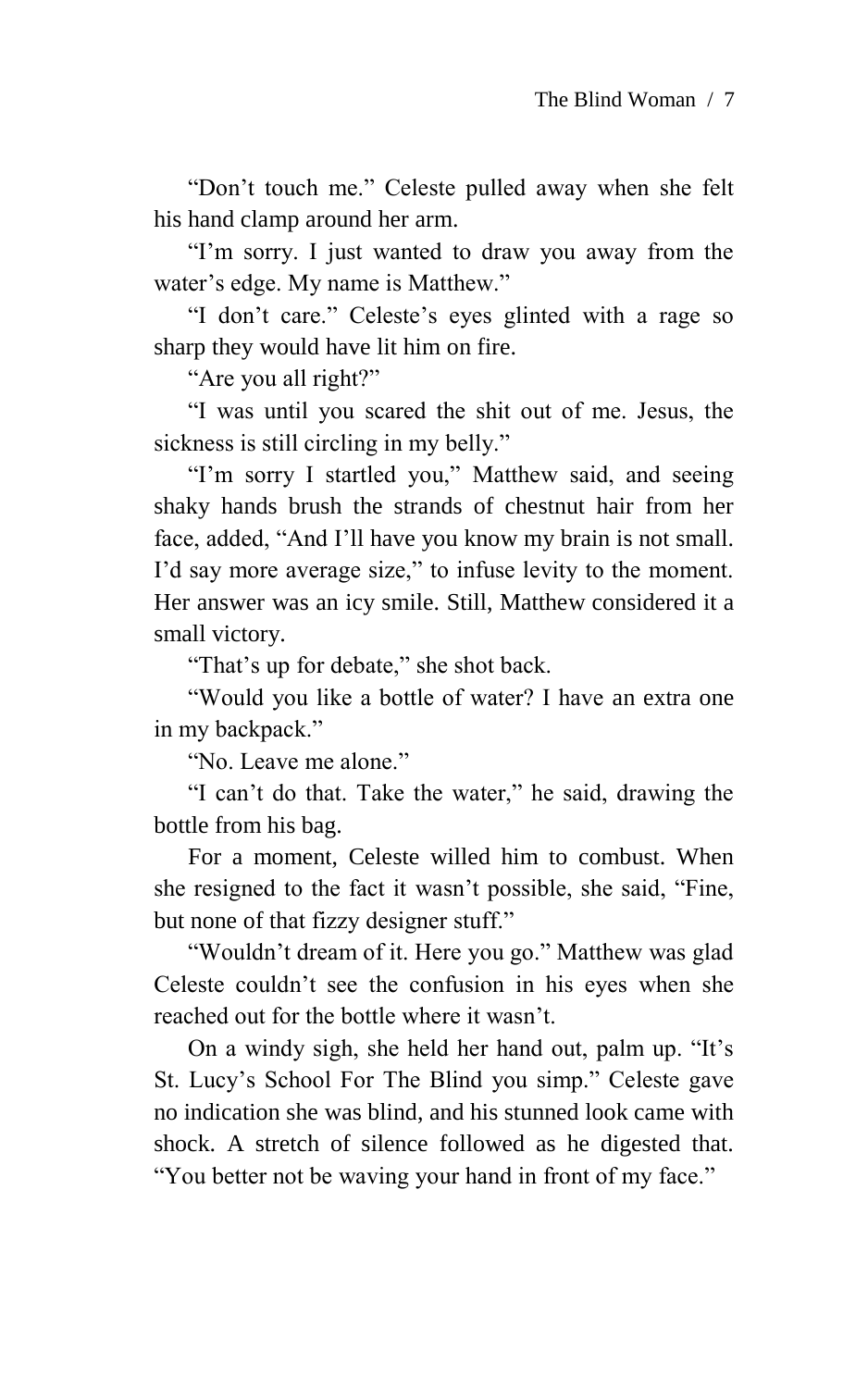Matthew pulled his hand back, set the water bottle into her upturned palm, and tucked idle hands in his jeans pockets. "Of course not."

"Mmm-hmm." Uncapping the bottle, Celeste dropped straight down on the cushion of grass.

"May I join you?"

"Can I stop you?" Hearing Matthew plop down next to her, she said, "Didn't think so. Are you always this annoying?"

"I'll have you know I'm very popular with the ladies." Matthew reached into his shirt pocket for the pack of cigarettes. "Would you like one? Sorry, it's a cigarette."

"Yes, I would." Holding her hand out, she waited for the pack to be set in her hand.

"What'd you do that for?" Matthew cried out, watching the cigarette pack disappear below coffee-colored water. "Are you always this irritating?"

"You should be thanking me. Those things will kill you."

"I wanted one," Matthew mumbled under his breath before turning to her. "Are you all right? You're not going to do this again, are you? Well, are you?" Matthew prodded when she didn't answer him.

On a long breath, Celeste rested her chin on her knees, hugging them tightly to her body. "No, I'm not. I, ah, guess I should thank you."

"There's no need for thanks." Matthew didn't tell her he had one shocking moment when he'd been sure she meant to walk straight into the water.

"All right then, I take it back." Celeste looked up to let the sun bathe her face.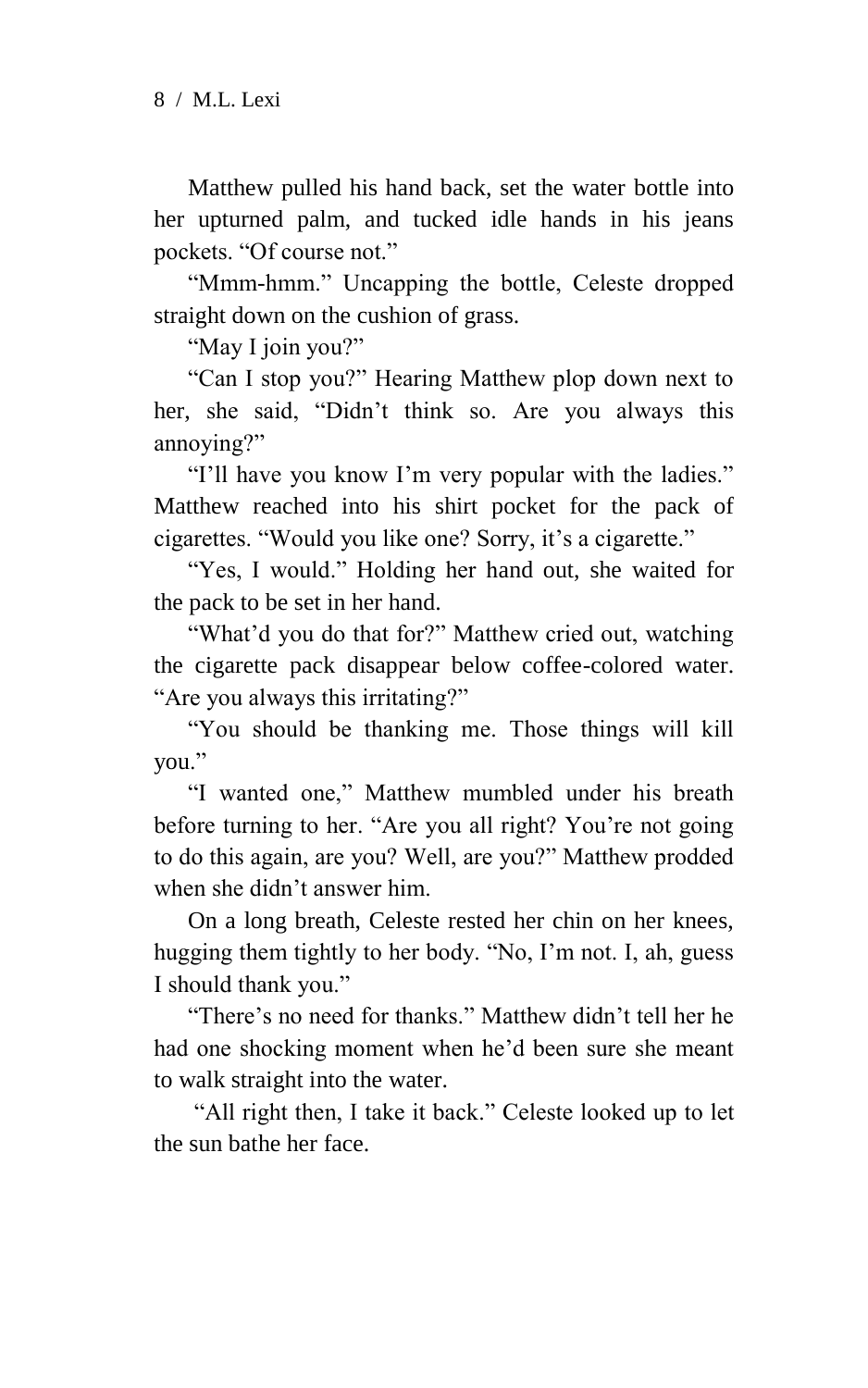Matthew stretched out next to her. Looking up to a blue sky, he let the sunshine pour over his face. "Why did you want to do it?"

Drawing in a deep breath, she took in the scent of grass, heat, and summer. "God, I love that smell."

Dodging, he thought and joined in breathing in air with her hoping to gain her confidence. "Nature does provide us with the best fragrances." He lapsed into momentary silence. "You may as well answer my question because I'm not leaving you alone anytime soon, and I want to know how you feel right now."

"You sound like a shrink."

"That's because I am. A recent practicing one and I'd like to know why you wanted to do it. Until you tell me, I'm not going anywhere, and neither are you."

"Fine. I'm scared, okay. There, you happy?" Celeste hissed impatiently.

Matthew waded over the anger he recognized as a manifestation of her fear. "What are you scared of?"

"Why do you care so much? You don't even know me."

"It's what human beings do for one another. I'm sure it's what you'd do if the roles were reversed."

"I guess." Silently Celeste slid tall, wild grass through her fingers as she debated telling him. Pillowing his head on his hands, Matthew fell into the silence she left to give her the time to drum up the courage to open up to him. "The last person I trusted with my life recently died," Celeste finally said with genuine grief and sadness in her voice.

He qualified that as the trigger that made her want to do the unthinkable. "I'm sorry." Matthew's thoughtful eyes studied Celeste. "It sounds as if he was a special part of your life."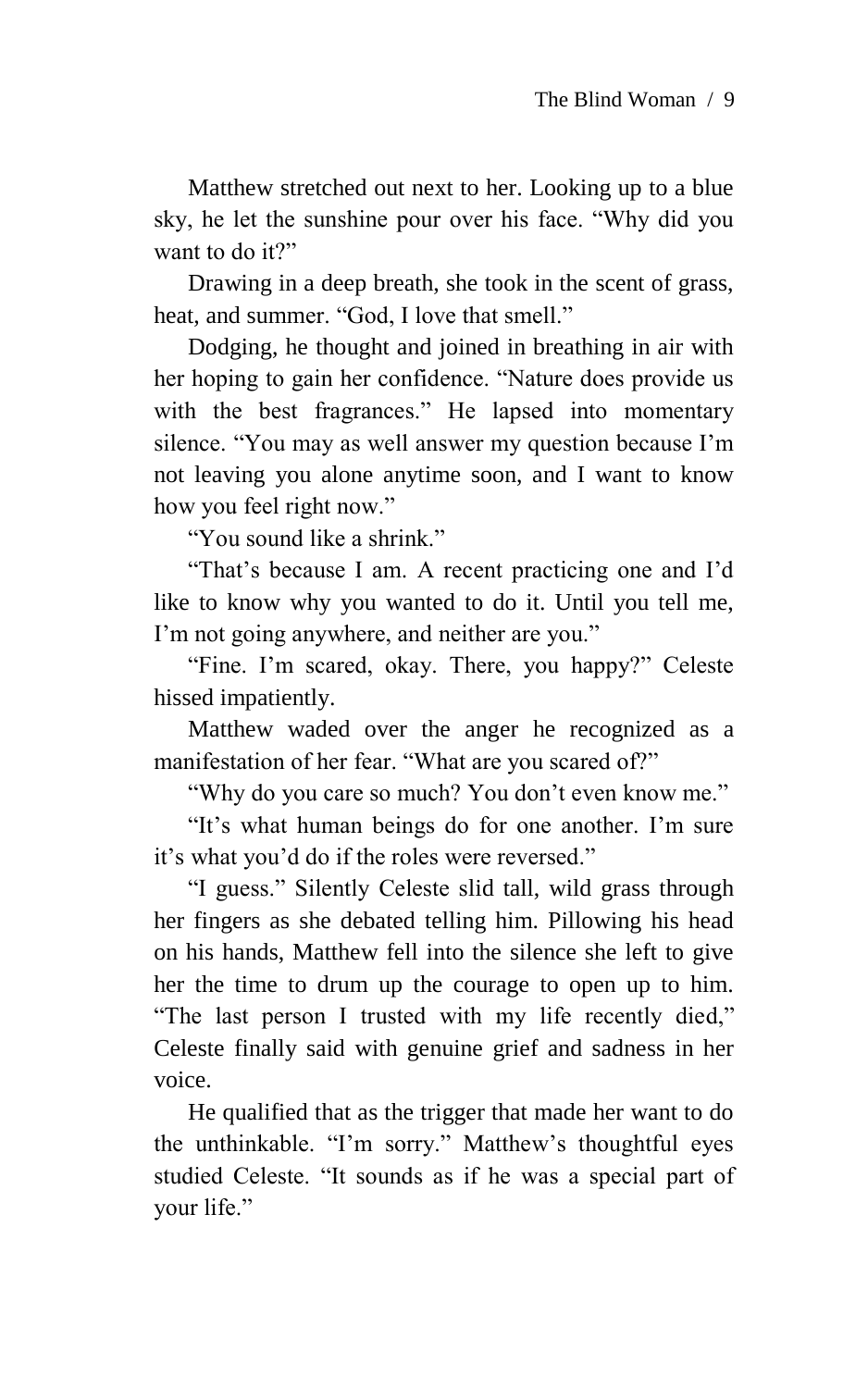Celeste listened to the flock of mallard ducks, happily quacking their way along across a blue sky. Their sound soothed every ache, filled her with calm.

Feeling more at ease, she rested her head on her updrawn knees. "He was special to me," she admitted.

Something so sad resonating in her voice made Matthew's heart sink deep in his chest. "I'm so sorry."

"Wait, how did you know it was a he?"

"A fifty-fifty guess."

"Anyway, this morning, I found out I've been accepted to the universities I applied to with full scholarship to two."

"That is cause for concern."

Celeste's head snapped up. "Do you want to hear this or not?"

"Of course I do. What I meant is that's a big adjustment to make after suffering the shock of your friend's death."

"Well, yeah, you got that right. Those letters made the fact that this is my last year at St. Lucy's so real and so final. You know. I've never lived anywhere but at St. Lucy's."

"You've lived at St. Lucy's your whole life?"

"You didn't let me finish. I thought you were a shrink. Shouldn't you be more of a listener than a talker?"

"Sorry. Go on."

Celeste lay flat on the grass. "As I was saying, I've lived at St. Lucy's for seven years since I became blind after a car accident. It was late, dark. The roads were icy. My dad didn't see the oncoming car. He slid on black ice. The oncoming car, I mean. They're not sure if he was going too fast or drunk or a combination of both. Either way, he couldn't stop. To avoid him, my dad swerved. It was seconds before we catapulted into the air and the car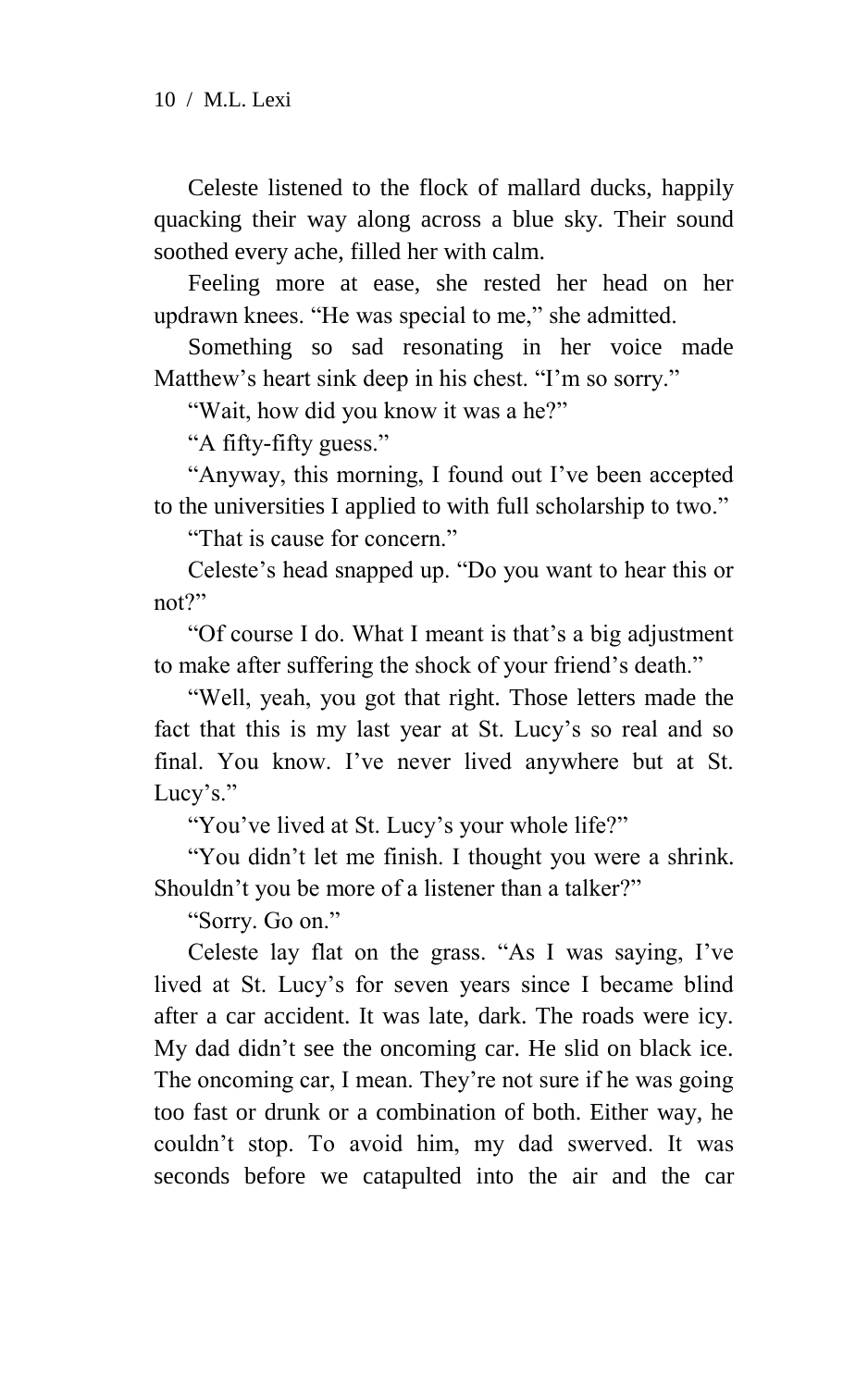plunged into this very lake. Everything seemed to move in slow motion, yet it all happened so fast, you know."

Seeing the solitary tear trickle down her cheek made his heart hurt.

"My parents drowned. Someone, I don't know who or even how, pulled me out of the sinking car. From what I was told, the paramedics found me unconscious by the lake's edge, and I didn't come to until two years later. When I slipped out of my coma, I couldn't see. They went on and on about retinal detachment, and head trauma and lots of other medical gibberish were lobbed at me. Bottom line, I was blind, and I couldn't remember much about the incident." She'd never forget the injustice of being mowed down by a coward who left the scene, who didn't stick around to own up to his mistake. Who took two innocent lives.

"I'm so sorry." They were feeble words, but it was all Matthew could say.

Celeste let out a bitter laugh. "Yeah, so am I. Worse part is I can't remember anything after the car plunged into the water. I can't remember anything," she repeated.

Matthew was glad Celeste allowed him to see past the aloof shell into the real woman, and to say he was shocked and moved by her story was an understatement. He tilted the water bottle back and drank deep to wet a sandpaperdry mouth.

Matthew's gaze dropped. "Is your blindness permanent?"

"They're not sure. It may not be. Only time will tell."

"Don't lose hope. You survived, and you seem to have adapted well. It seems to me you can make your way back from anything."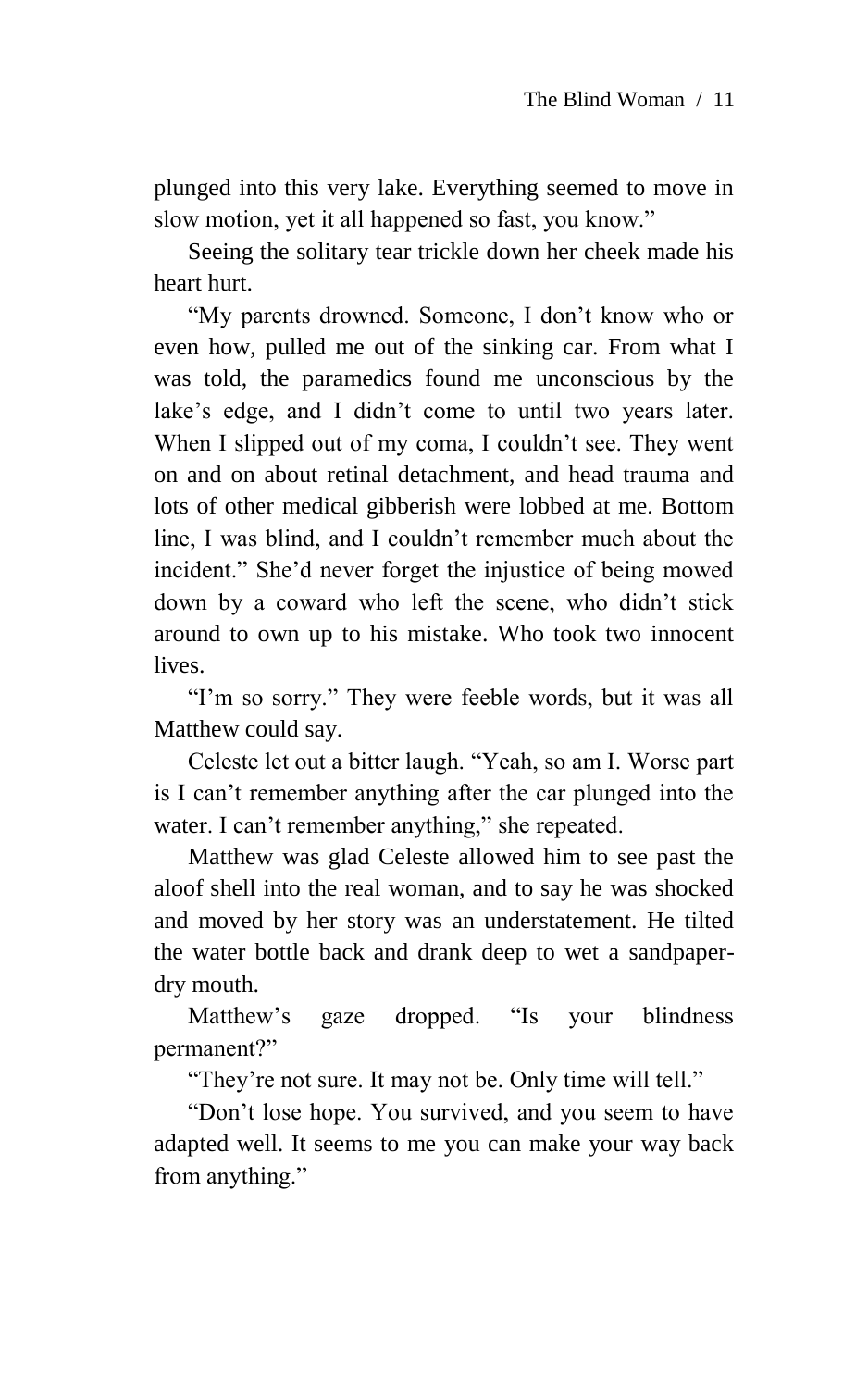Celeste dug into her jeans pocket and turned the photograph over to Matthew. "My parents, they're the ones who give me hope."

Matthew could hear the loss in her tone, sensed the tightness in her chest that talking about them caused. "They look like great people."

"They are—were." Celeste traced her fingertips over the photograph when he set it in her hands. "And wonderful parents." Her eyes turned soft and damp with emotion.

Her resilience for coming out of such a dark situation whole was admirable, Matthew thought. Despite her limitations, with everything she'd had to deal with, she'd come out whole. "You're the bravest person I know. You can make it to university and pursue… What are you planning to study?"

"Law," Celeste said, surprising herself. "Yes, I'm going to study law. I want to become a lawyer so I can take the sonofabitch who killed my parents down." The purpose was back in her eyes.

"But I thought you didn't see who it was."

"I didn't, but I'm not giving up. I'm going to find him, and when I do, I'm making sure he pays for what he did. I'm going to destroy him and his life as he did mine." Celeste's eyes held a contemplative, dangerous look. "So, yeah, I'm going to uni. You, Slick, are good juju."

"Ah, you're welcome?"

"I don't know about you, but I'm starving. I'm thinking burgers and greasy fries." Celeste got to her feet. "You're not a murderer, are you?"

Matthew's lips, firm and full, curved. "No, I'm not."

"All right then, your treat. Come on, Slick, you're driving. I'm Celeste, by the way."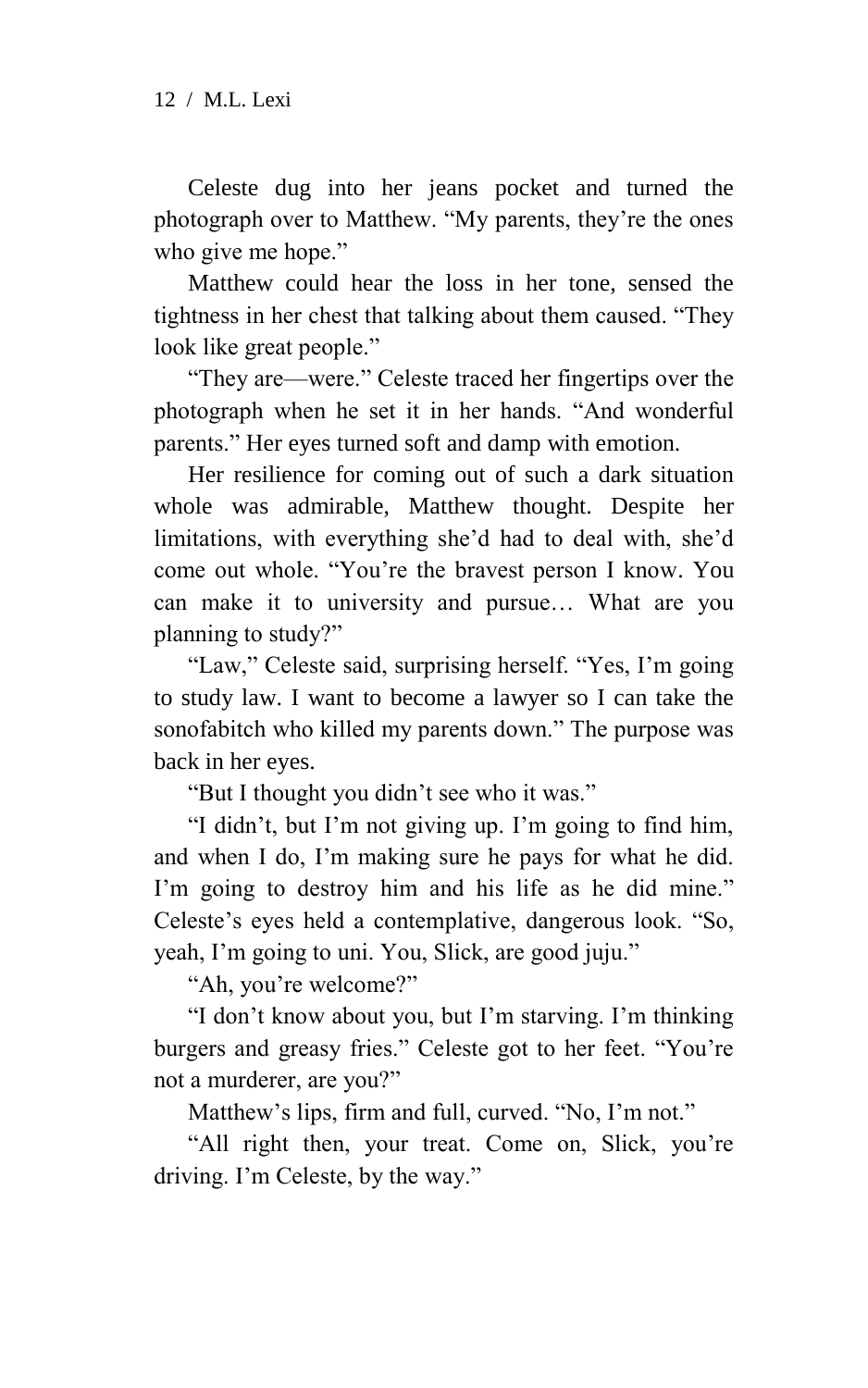*I know who you are, Celeste Taylor, and you're not at all, what I expected.*